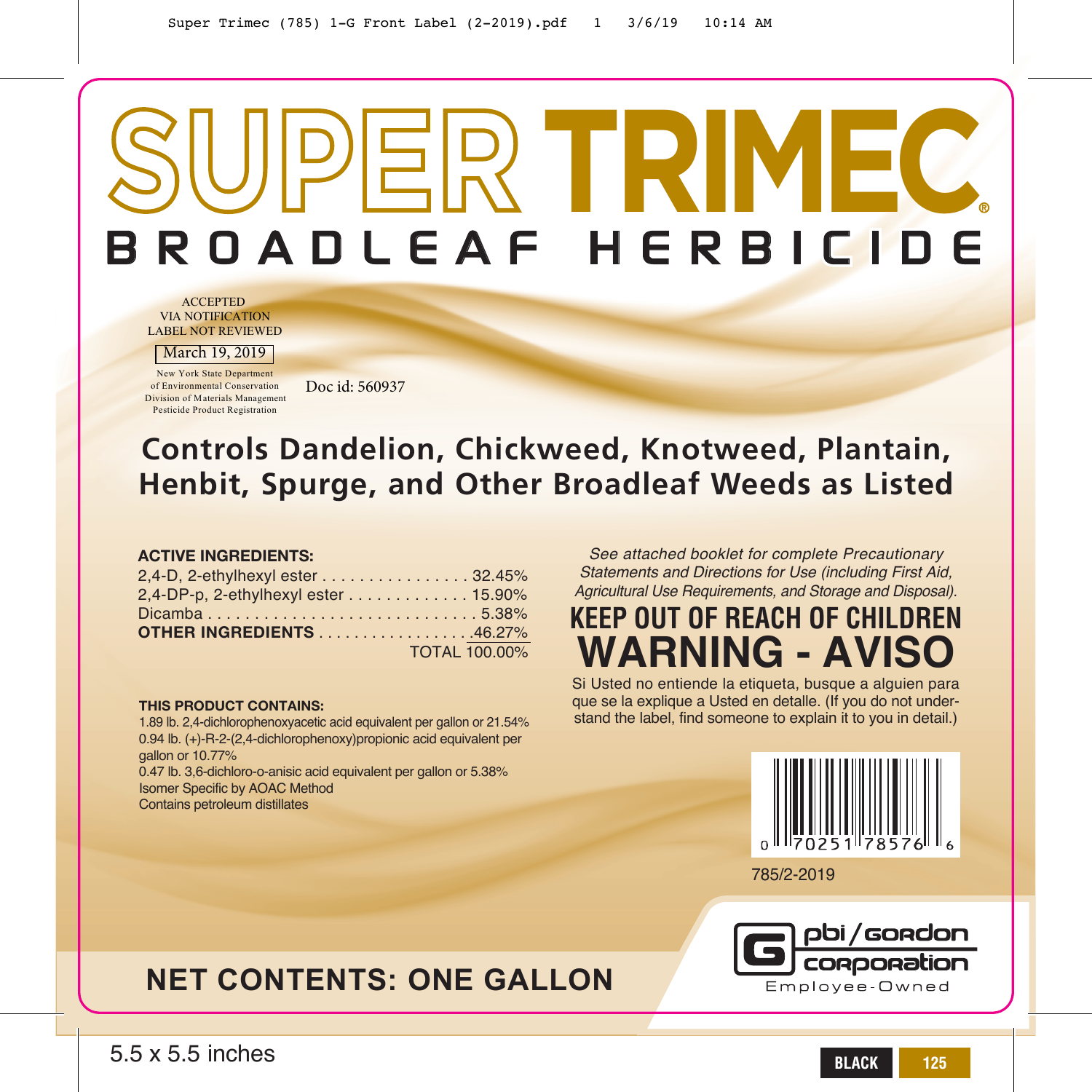# **SUPER TRIMEC**

- **For broadleaf weed control in turf**
- **Controls Dandelion, Chickweed, Knotweed, Plantain, Henbit, Spurge, and other broadleaf weeds as listed**

See inside pages for complete Precautionary Statements and Directions for Use (including First Aid, Agricultural Use Requirements, and Storage and Disposal).

KEEP FROM FREEZING

785/2-2019 AP051513 EPA REG. NO. 2217-758 EPA EST. NO. 2217-KS-1 01, 2217-KS-2 02 Circled digit is first digit of lot number.

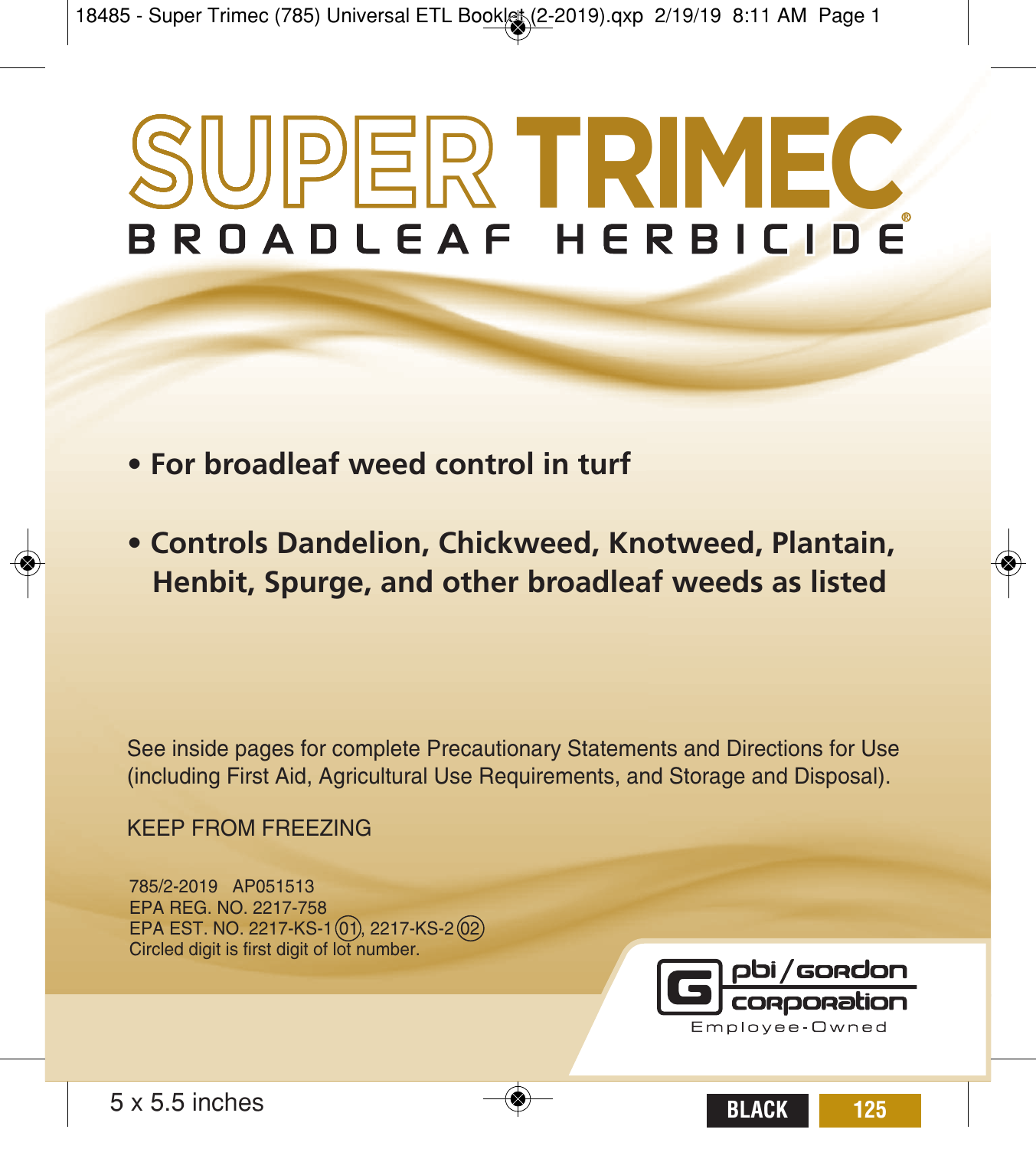# UPER TRIMEC BROADLEAF HERBICIDE

*Controls Dandelion, Chickweed, Knotweed, Plantain, Henbit, Spurge, and Other Broadleaf Weeds as Listed*

# **ACTIVE INGREDIENTS:**

|  | TOTAL 100.00% |
|--|---------------|

# **THIS PRODUCT CONTAINS:**

1.89 lb. 2,4-dichlorophenoxyacetic acid equivalent per gallon or 21.54% 0.94 lb. (+)-R-2-(2,4-dichlorophenoxy)propionic acid equivalent per gallon or 10.77% 0.47 lb. 3,6-dichloro-o-anisic acid equivalent per gallon or 5.38% Isomer Specific by AOAC Method Contains petroleum distillates

# **KEEP OUT OF REACH OF CHILDREN WARNING - AVISO**

Si Usted no entiende la etiqueta, busque a alguien para que se la explique a Usted en detalle. (If you do not understand the label, find someone to explain it to you in detail.)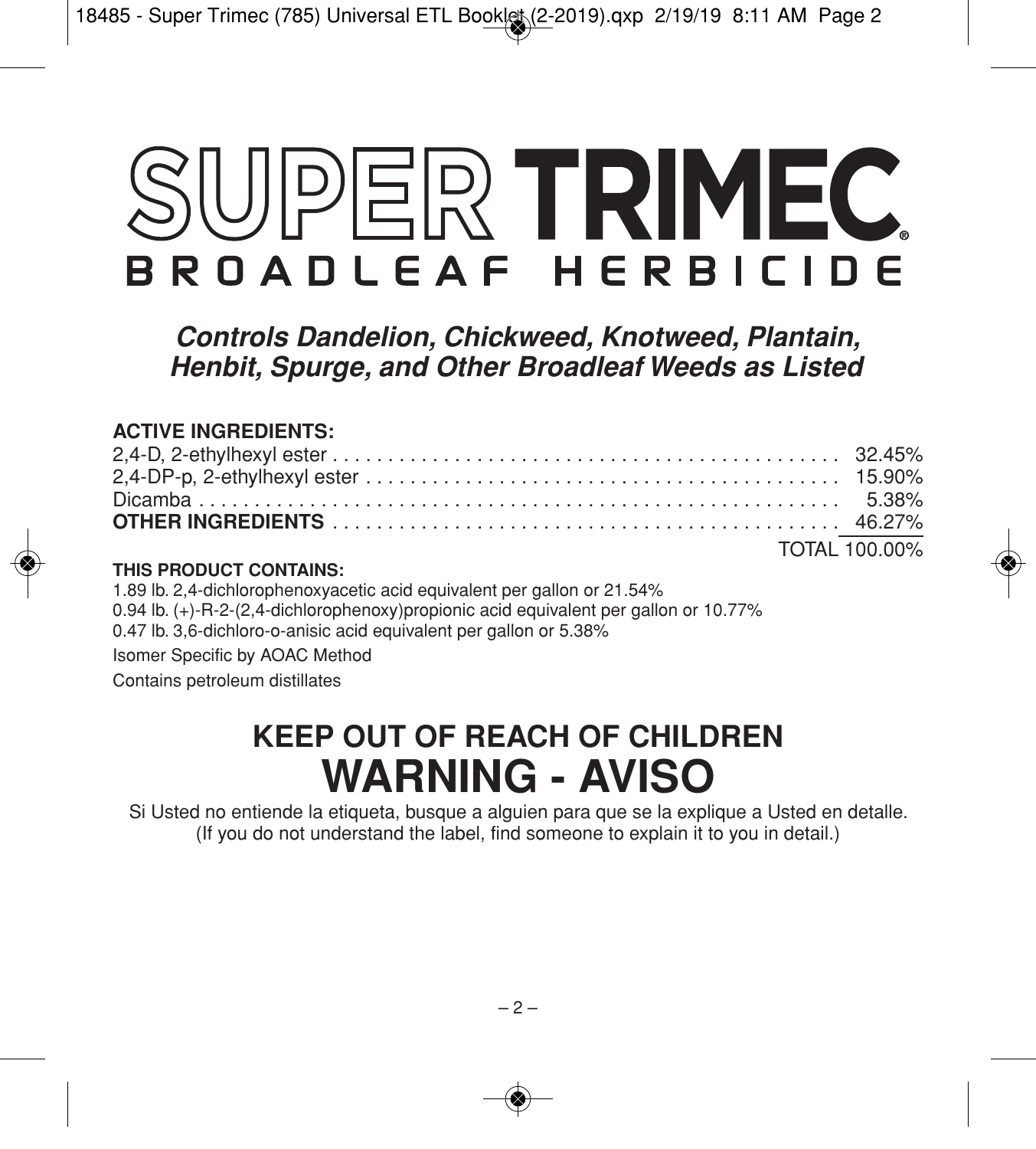

**READ THE ENTIRE LABEL FIRST. OBSERVE ALL PRECAUTIONS AND FOLLOW DIRECTIONS CAREFULLY.**

# **PRECAUTIONARY STATEMENTS**

# **Hazards to Humans and Domestic Animals**

**WARNING:** Causes substantial but temporary eye injury. Do not get in eyes or on clothing. Harmful if swallowed. Harmful if absorbed through skin. Avoid contact with skin. Harmful if inhaled. Avoid breathing spray mist.

#### **Personal Protective Equipment (PPE)**

Some materials that are chemical-resistant to this product are barrier laminate, nitrile rubber, neoprene rubber, or viton. If you want more options, follow the instructions for category E on an EPA chemical-resistance category selection chart.

All mixers, loaders, applicators and other handlers must wear\*:

- protective eyewear,
- long-sleeved shirt and long pants,
- shoes and socks,
- chemical-resistant gloves and
- chemical-resistant apron when mixing or loading, cleaning up spills or equipment, or otherwise exposed to the concentrate.
- \*Applicators may choose not to wear protective eyewear with dilution rates greater (higher) than 5:1 or greater (higher) than 5 parts of water to 1 part of product.

# **User Safety Requirements**

Follow manufacturer's instructions for cleaning/maintaining PPE. If no such instructions for washables exist, use detergent and hot water. Keep and wash PPE separately from other laundry. Discard clothing and other absorbent material that have been drenched or heavily contaminated with the product's concentrate. Do not reuse them.

# **User Safety Recommendations**

- Users should wash hands before eating, drinking, chewing gum, using tobacco, or using the toilet.
- Users should remove clothing/PPE immediately if pesticide gets inside. Then wash thoroughly and put on clean clothing. If pesticide gets on skin, wash immediately with soap and water.
- Users should remove PPE immediately after handling this product. Wash the outside of gloves before removing. As soon as possible, wash thoroughly and change into clean clothing.

| <b>First Aid</b>              |                                                                                                                                                                                                                                           |
|-------------------------------|-------------------------------------------------------------------------------------------------------------------------------------------------------------------------------------------------------------------------------------------|
| If in eyes:                   | . Hold eye open and rinse slowly and gently with water for 15-20 minutes.<br>. Remove contact lenses, if present, after the first 5 minutes, then continue rinsing eye.<br>• Call a poison control center or doctor for treatment advice. |
| If on skin or<br>on clothing: | • Take off contaminated clothing.<br>. Rinse skin immediately with plenty of water for 15-20 minutes.<br>• Call a poison control center or doctor for treatment advice.<br>(cont. on next page)                                           |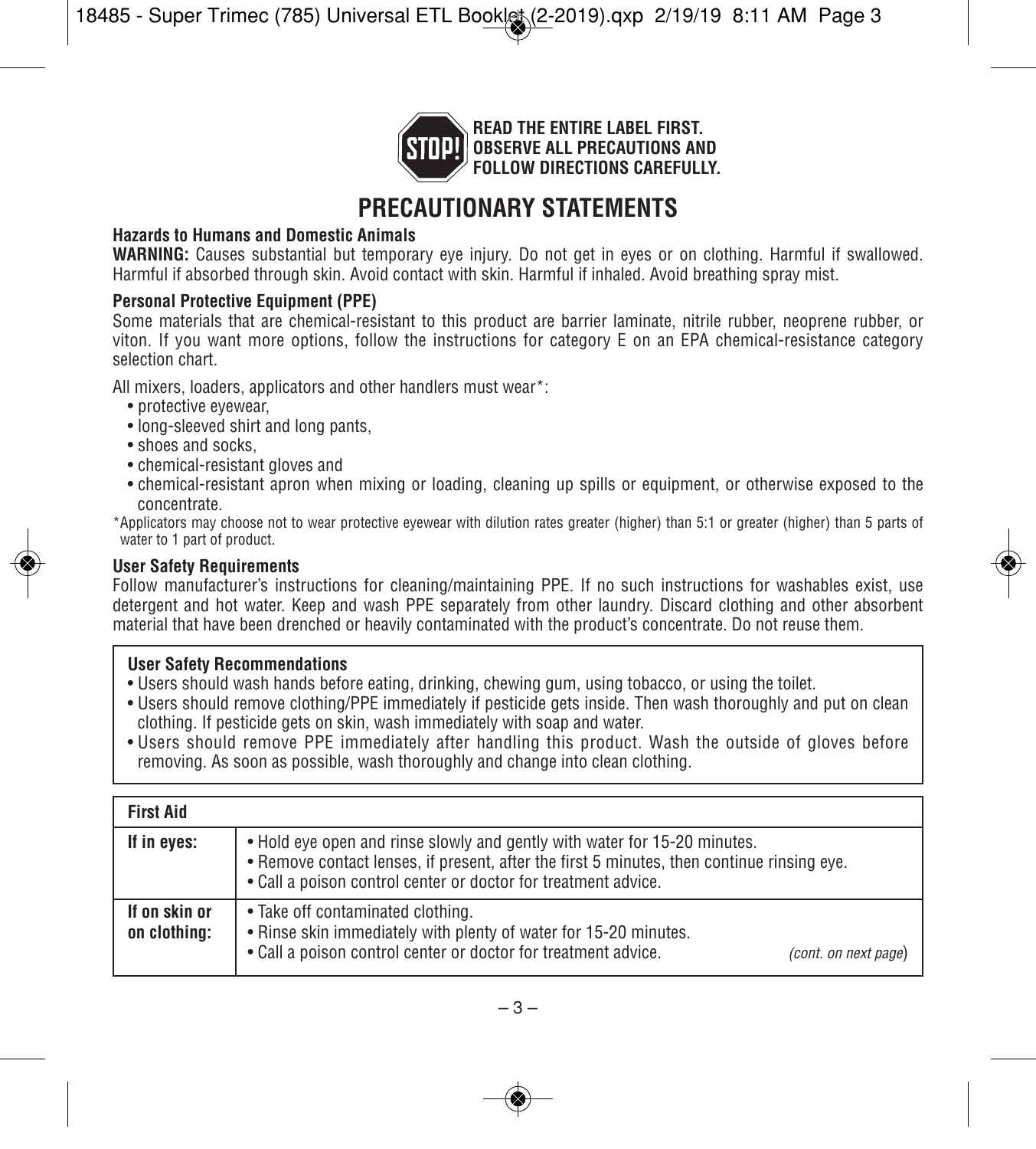| First Aid (cont.)                                                                                                                                                                                    |                                                                                                                                                                                                                                                        |
|------------------------------------------------------------------------------------------------------------------------------------------------------------------------------------------------------|--------------------------------------------------------------------------------------------------------------------------------------------------------------------------------------------------------------------------------------------------------|
| If swallowed:                                                                                                                                                                                        | • Immediately call a poison control center or doctor.<br>. Do not induce vomiting unless told to do so by the poison control center or doctor.<br>. Do not give any liquid to the person.<br>• Do not give anything by mouth to an unconscious person. |
| If inhaled:                                                                                                                                                                                          | • Move person to fresh air.<br>• If person is not breathing, call 911 or an ambulance, then give artificial respiration, preferably<br>mouth-to-mouth if possible.<br>. Call a poison control center or doctor for treatment advice.                   |
| Have the product container or label with you when calling a poison control center or doctor or going for treat-<br>ment. You may also contact 1-877-800-5556 for emergency medical treatment advice. |                                                                                                                                                                                                                                                        |
| <b>Note to Physician:</b> May pose an aspiration pneumonia hazard. Contains petroleum distillates.                                                                                                   |                                                                                                                                                                                                                                                        |

# **Environmental Hazards**

This pesticide is toxic to fish and aquatic invertebrates and may adversely affect non-target plants. Do not apply directly to water, to areas where surface water is present, or to intertidal areas below the mean high water mark. Drift and runoff may be hazardous to aquatic organisms in water adjacent to treated areas. Do not contaminate water when disposing of equipment wash waters or rinsate.

This chemical has properties and characteristics associated with chemicals detected in groundwater. The use of this chemical in areas where soils are permeable, particularly where the water table is shallow, may result in groundwater contamination. Application around a cistern or well may result in contamination of drinking water or groundwater.

# **Physical Or Chemical Hazard**

Do not use or store near heat or open flame.

# **DIRECTIONS FOR USE**

It is a violation of Federal law to use this product in a manner inconsistent with its labeling.

Do not apply this product in a way that will contact workers or other persons, either directly or through drift. Only protected handlers may be in the area during application.

For any requirements specific to your State or Tribe, consult the agency responsible for pesticide regulation.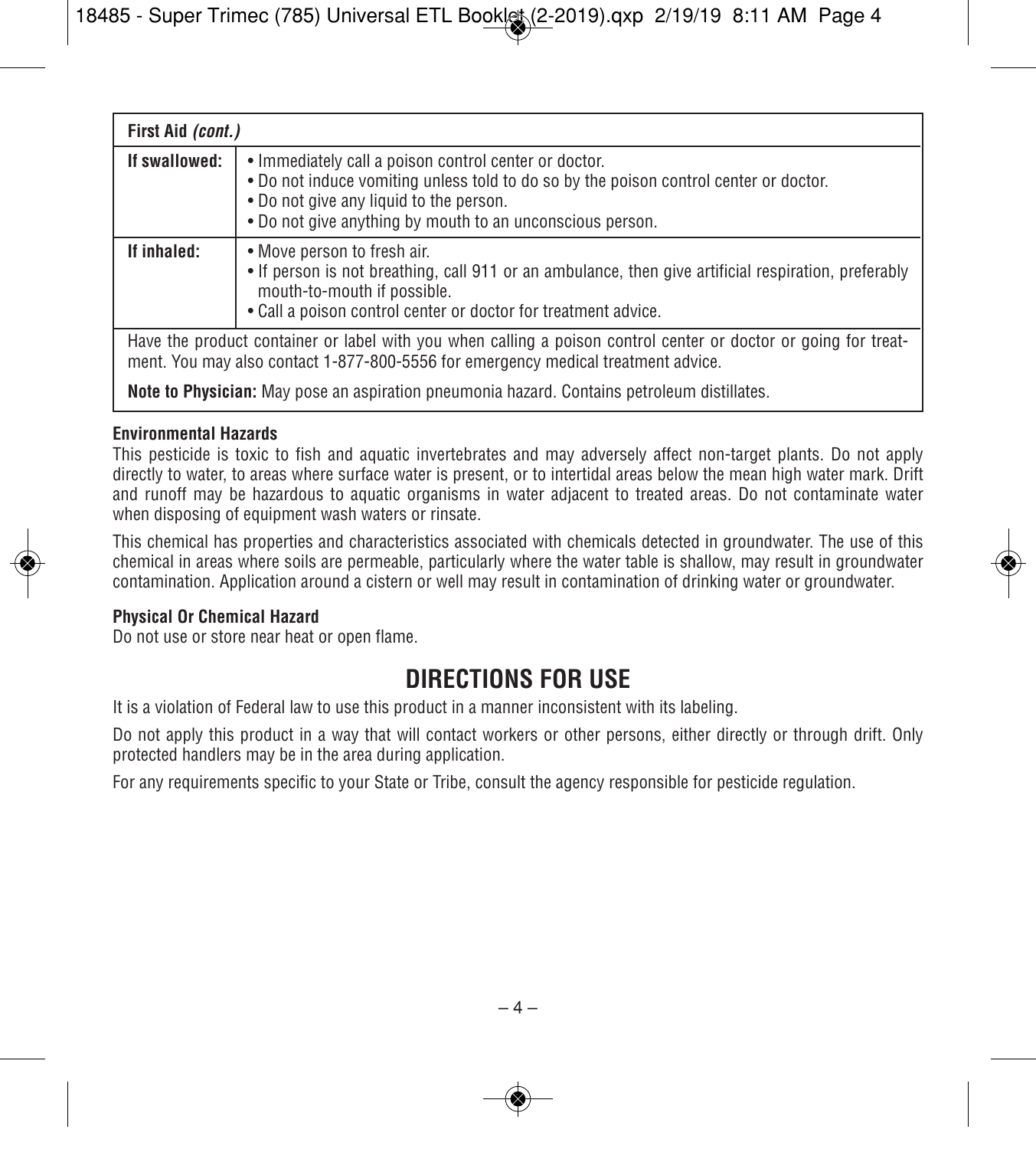# **Agricultural Use Requirements**

Use this product only in accordance with its labeling and with the Worker Protection Standard, 40 CFR part 170. This standard contains requirements for the protection of agricultural workers on farms, forests, nurseries, and greenhouses, and handlers of agricultural pesticides. It contains requirements for training, decontamination, notification, and emergency assistance. It also contains specific instructions and exceptions pertaining to the statements on this label about personal protective equipment (PPE) and restricted-entry interval. The requirements in this box only apply to uses of this product that are covered by the Worker Protection Standard.

DO NOT enter or allow worker entry into treated areas during the restricted-entry interval (REI) of 48 hours.

PPE required for early entry to treated areas that is permitted under the Worker Protection Standard and that involves contact with anything that has been treated, such as plants, soil, or water, is:

- coveralls worn over short-sleeved shirt and short pants,
- chemical-resistant footwear plus socks,
- chemical-resistant gloves made of any water-proof material,
- chemical-resistant headgear for overhead exposure,
- protective eyewear.

# **Non-Agricultural Use Requirements**

The requirements in this box apply to uses of this product that are NOT within the scope of the Worker Protection Standard for agricultural pesticides (40 CFR Part 170). The WPS applies when this product is used to produce agricultural plants on farms, forests, nurseries, or greenhouses.

Do not enter or allow people (or pets) to enter the treated area until sprays have dried.

#### **USE PRECAUTIONS:**

Do not apply this product through any type of irrigation system.

#### **SPRAY PREPARATION**

Add one-half the required amount of water to the spray tank, then add SUPER TRIMEC® BROADLEAF HERBICIDE slowly with agitation, and complete filling the tank with water. To prevent separation of the emulsion, mix thoroughly and continue agitation while spraying.

# **For Use on Residential and Ornamental Turfgrass Sites and Sod Farms (Cool-Season Grasses Other Than Bentgrass):**

#### **USE PRECAUTIONS:**

Do not use on carpetgrass, dichondra, St. Augustinegrass, bentgrass, nor on lawns or turf where desirable clovers are present. Use only lawn type sprayers. Do not exceed specified dosages for any area. Do not apply to newly seeded grasses until well established. Do not spray when air temperatures exceed 85°F. Seed can be sown 3 to 4 weeks after application.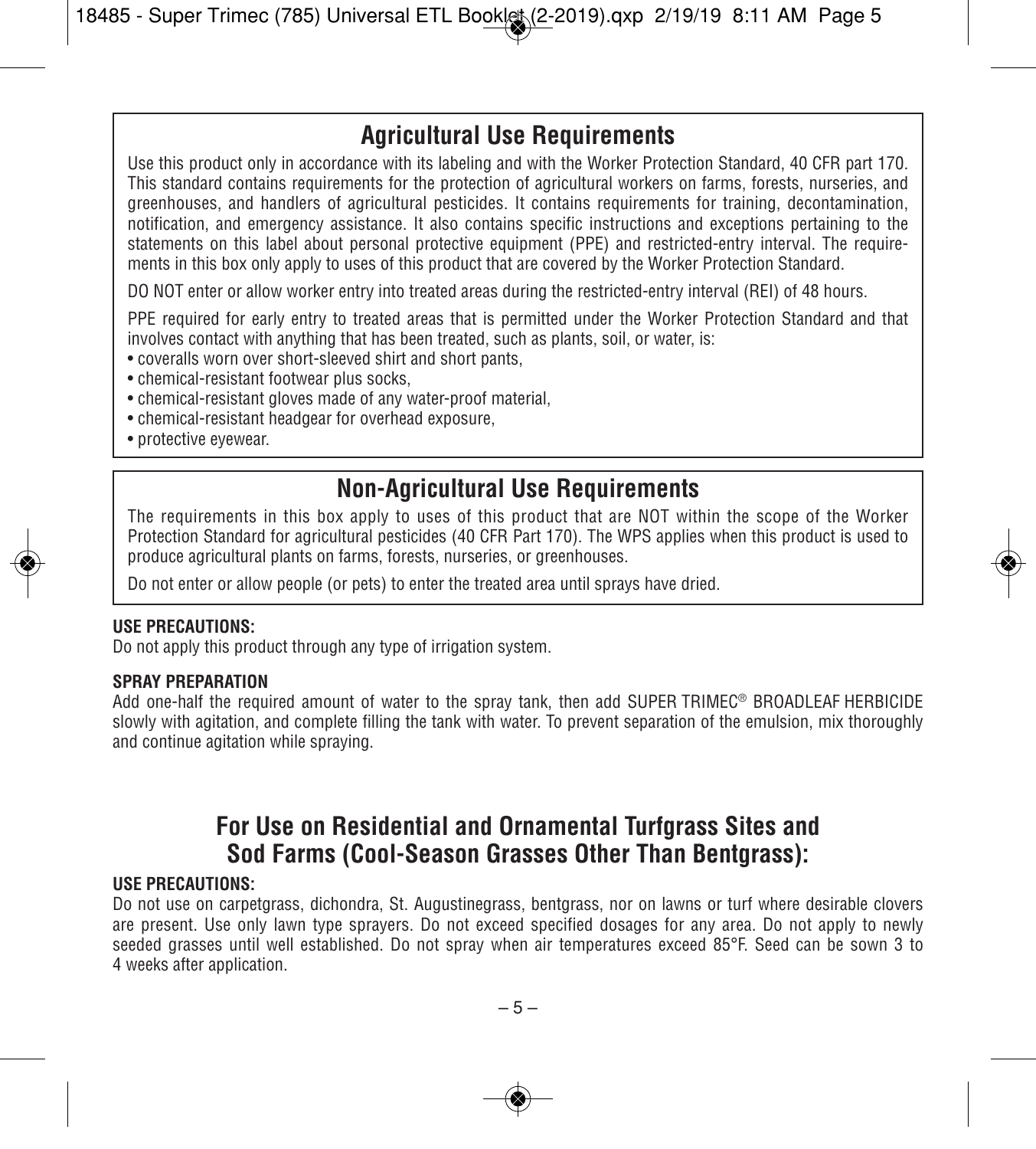Do not use this product on or near desirable plants, including within the drip line of desirable trees and shrubs, since injury may result.

# **INSTRUCTIONS:**

Maximum control of weeds will be obtained from spring or early fall applications when weeds are actively growing. Avoid spraying during long, excessively dry or hot periods unless adequate irrigation is available. Do not irrigate within 24 hours after application.

Apply 2.0 to 3.0 pints of product in 20 to 260 gallons of water per acre (0.75 to 1.1 fluid ounces of product in 0.5 to 6.0 gallons of water per 1,000 square feet). Use higher rates when using the higher volume of water per acre.

# **Limitations on broadcast treatments for ornamental turfgrass and sod farms:**

The maximum application rate is 3.0 pints of product per acre per application. For ornamental turfgrass, the maximum number of broadcast applications is limited to 2 per year with a minimum of 30 days between applications. For sod farms, the maximum number of broadcast applications is limited to 2 per year with a minimum of 21 days between applications. The maximum seasonal rate is 6.0 pints of product per acre.

**Controlled Droplet Applicator (CDA) –** Add 1.5 pints to the Herbi container and fill with water. Spray contents over 33,000 square feet. Avoid overlapping between spray patterns.

**Spot treatments –** Not recommended for hose end sprayers. Spray during the growing season when weeds are actively growing. On new lawns wait until the grass has hardened off, usually after it has been mowed at least three times. Poor weed control may result if spray is applied during drought or just before rain. Do not water within 24 hours after treatment.

| <b>Spray Preparations For Hand Operated Sprayers</b> |                         |                        |
|------------------------------------------------------|-------------------------|------------------------|
| <b>Amount of Product to Use:</b>                     | <b>Gallons of Water</b> | Area To Treat, Sq. Ft. |
| 1.5 tablespoons $(0.75 \text{ fl. oz.})$             | 1 gal.                  | $1,000$ sq. ft.        |
| 3 tablespoons (1.5 fl. oz.)                          | 2 gal.                  | $2,000$ sq. ft.        |
| 4.5 tablespoons (2.25 fl. oz.)                       | 3 gal.                  | $3,000$ sq. ft.        |

# **Limitations on spot treatments for ornamental turfgrass:**

Spot treatment is defined as a treatment area no greater than 1,000 sq. ft. per acre. The maximum application rate is 0.75 fl. oz. per 1,000 sq. ft. per application. The maximum number of spot treatments is limited to 2 per year with a minimum of 30 days between applications.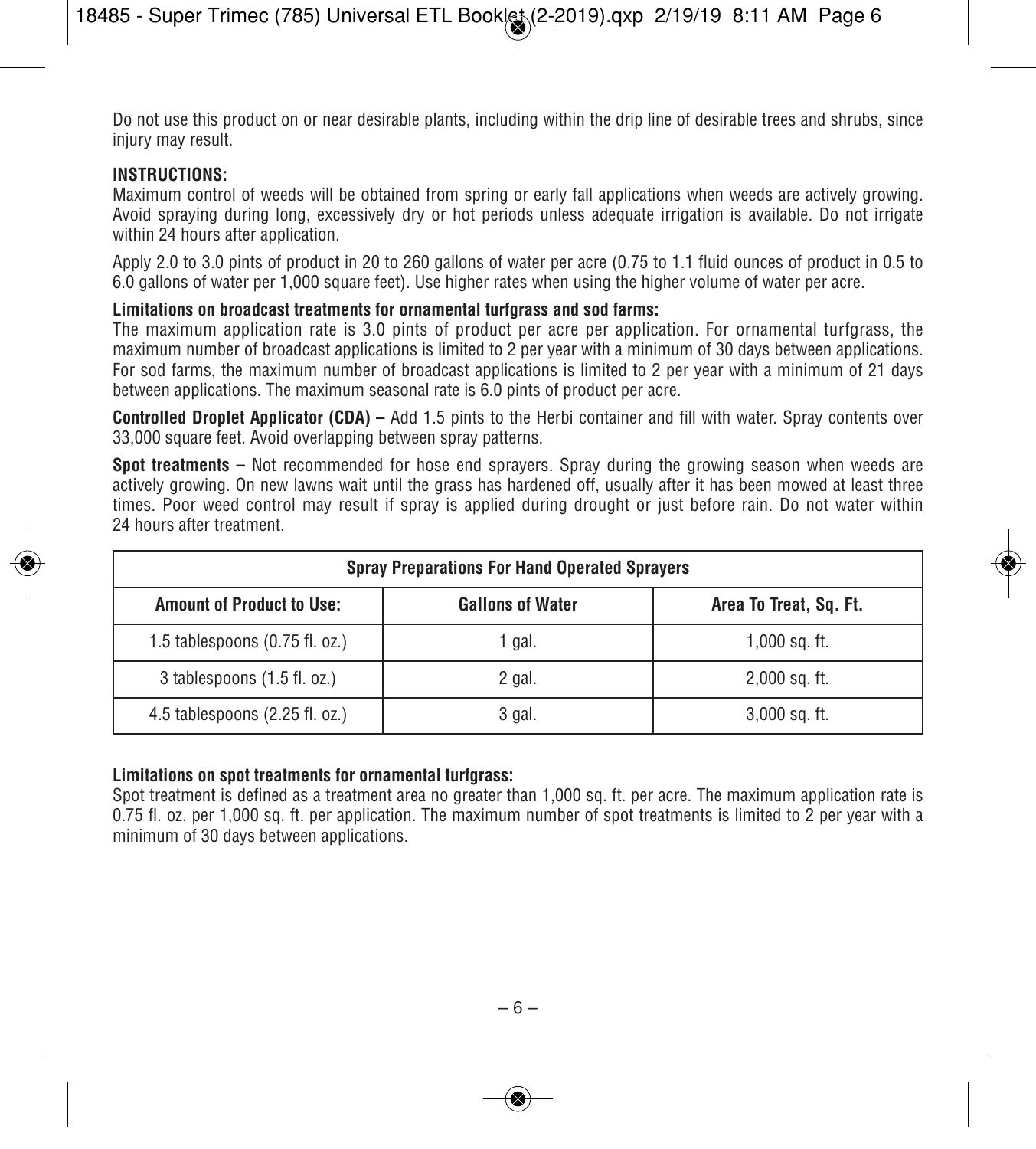| <b>BROADLEAF WEEDS</b>                                                                                                                                                                                                                                                                                                                                                                                                                  |                                                                                                                                                                                                                                                                                                                                                                                                                                    |                                                                                                                                                                                                                                                                                                                                                                                                                 |                                                                                                                                                                                                                                                                                                                                                                               |
|-----------------------------------------------------------------------------------------------------------------------------------------------------------------------------------------------------------------------------------------------------------------------------------------------------------------------------------------------------------------------------------------------------------------------------------------|------------------------------------------------------------------------------------------------------------------------------------------------------------------------------------------------------------------------------------------------------------------------------------------------------------------------------------------------------------------------------------------------------------------------------------|-----------------------------------------------------------------------------------------------------------------------------------------------------------------------------------------------------------------------------------------------------------------------------------------------------------------------------------------------------------------------------------------------------------------|-------------------------------------------------------------------------------------------------------------------------------------------------------------------------------------------------------------------------------------------------------------------------------------------------------------------------------------------------------------------------------|
| Aster, white heath &<br>white prairie<br><b>Bedstraw</b><br>Beggarweed, creeping<br><b>Bindweed</b><br><b>Black medic</b><br>Broadleaf plantain<br>Buckhorn plantain<br><b>Bull thistle</b><br><b>Burclover</b><br>Burdock, common<br>Buttercup, creeping<br>Carpetweed<br>Chickweed, common<br>Chicory<br>Cinquefoil<br>Clover<br>Cocklebur<br>Compassplant<br>Curly dock<br>Dandelion<br>Dayflower<br>Deadnettle<br>Dock<br>Dogfennel | English daisy<br>False dandelion<br>(*spotted catsear &<br>common catsear)<br>Field hindweed<br>(*morningglory &<br>creeping jenny)<br>Field oxeye-daisy<br>(*creeping oxeye)<br>Filaree, whitestem &<br>redstem<br>Florida pusley<br>Ground ivy<br>Groundsel<br>Hawkweed<br>Healall<br>Henbit<br>Jimsonweed<br>Kochia<br>Lambsquarters<br>I awn burweed<br>Lespedeza, common<br>Mallow, common<br>Matchweed<br>Mouseear chickweed | Mustard<br>Nettle<br>Oxalis (*yellow<br>woodsorrel & creeping<br>woodsorrel)<br>Parsley-piert<br>Pennsylvania smartweed<br>(*smartweed)<br>Pennywort<br>(*dollarweed)<br>Pepperweed<br>Pigweed<br>Pineappleweed<br>Plantain<br>Poison ivy<br>Poison oak<br>Prostrate knotweed<br>(*knotweed)<br>Puncturevine<br>Purslane<br>Ragweed<br>Red sorrel (*sheep sorrel)<br>Shepherdspurse<br>Spotted spurge<br>Spurge | Sunflower<br>Thistle<br>Velvetleaf (*pie marker,<br>Indian mallow)<br>Veronica (*corn<br>speedwell)<br>Virginia buttonweed<br>White clover (*Dutch<br>clover, honeysuckle<br>clover, white trefoil &<br>purplewort)<br>Wild carrot<br>Wild garlic<br>Wild geranium<br>Wild lettuce<br>Wild mustard<br>Wild onion<br>Wild strawberry<br>Wild violet<br>Yarrow<br>Yellow rocket |
| *Synonyms                                                                                                                                                                                                                                                                                                                                                                                                                               |                                                                                                                                                                                                                                                                                                                                                                                                                                    |                                                                                                                                                                                                                                                                                                                                                                                                                 |                                                                                                                                                                                                                                                                                                                                                                               |

# **Spray Drift Management**

A variety of factors including weather conditions (e.g., wind direction, wind speed, temperature, relative humidity) and method of ground application can influence pesticide drift. The applicator must evaluate all factors and make appropriate adjustments when applying this product.

# **Droplet Size**

Use only Medium or coarser spray nozzles according to ASAE (S 572) definition of standard nozzles or a volume mean diameter of 300 microns or greater for spinning atomizer nozzles.

# **Wind Speed**

Do not apply at wind speeds greater than 10 mph. Only apply this product if the wind direction favors on-target deposition and there are not sensitive areas (including, but not limited to, bodies of water, known habitat for nontarget species, nontarget crops) within 250 feet downwind.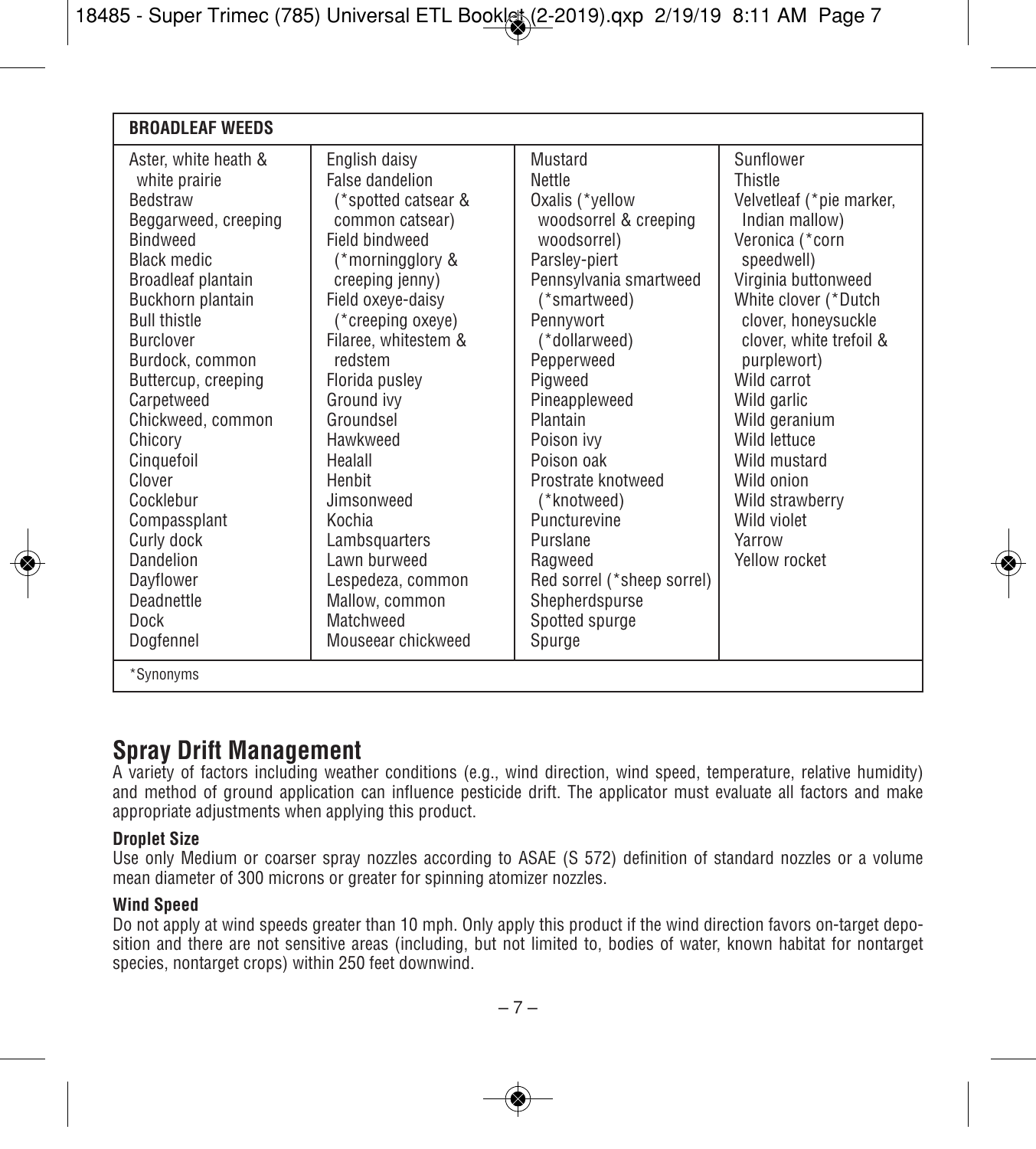#### **Temperature Inversions**

If applying at wind speeds less than 3 mph, the applicator must determine if: a) conditions of temperature inversion exist, or b) stable atmospheric conditions exist at or below nozzle height. Do not make applications into areas of temperature inversions or stable atmospheric conditions.

#### **Susceptible Plants**

Do not apply under circumstances where spray drift may occur to food, forage, or other plantings that might be damaged or crops thereof rendered unfit for sale, use or consumption. Susceptible crops include, but are not limited to, cotton, okra, flowers, grapes (in growing stage), fruit trees (foliage), soybeans (vegetative stage), ornamentals, sunflowers, tomatoes, beans, and other vegetables, or tobacco. Small amounts of spray drift that might not be visible may injure susceptible broadleaf plants.

#### **Other State and Local Requirements**

Applicators must follow all state and local pesticide drift requirements regarding application of 2,4-D herbicides. Where states have more stringent regulations, they must be observed.

2,4-D esters may volatilize during conditions of low humidity and high temperatures. Do not apply during conditions of low humidity and high temperatures.

#### **Equipment**

All ground application equipment must be properly maintained and calibrated using appropriate carriers or surrogates. Do not apply with a nozzle height greater than 4 feet above the target site. Aerial applications of this product are prohibited.

# **STORAGE AND DISPOSAL**

Do not contaminate water, food, or feed by storage and disposal.

**PESTICIDE STORAGE:** Keep from freezing. Store in original container in a locked storage area inaccessible to children and pets.

**PESTICIDE DISPOSAL:** Pesticide wastes are toxic. Improper disposal of excess pesticide, spray mixture, or rinsate is a violation of Federal law. If these wastes cannot be disposed of by use according to label instructions, contact your State Pesticide or Environmental Control Agency, or the Hazardous Waste representative at the nearest EPA Regional Office for guidance.

# **Nonrefillable containers equal to or less than 5 gallons**

**CONTAINER HANDLING:** Nonrefillable container. Do not reuse or refill this container. Offer for recycling, if available, or puncture and dispose of in a sanitary landfill, or by incineration, or, if allowed by state and local authorities, by burning. If burned, stay out of smoke.

Triple rinse or pressure rinse container (or equivalent) promptly after emptying.

Triple rinse as follows: Empty the remaining contents into application equipment or a mix tank and drain for 10 seconds after the flow begins to drip. Fill the container 1/4 full with water and recap. Shake for 10 seconds. Pour rinsate into application equipment or a mix tank or store rinsate for later use or disposal. Drain for 10 seconds after the flow begins to drip. Repeat this procedure two more times.

OR *(cont. on next page)*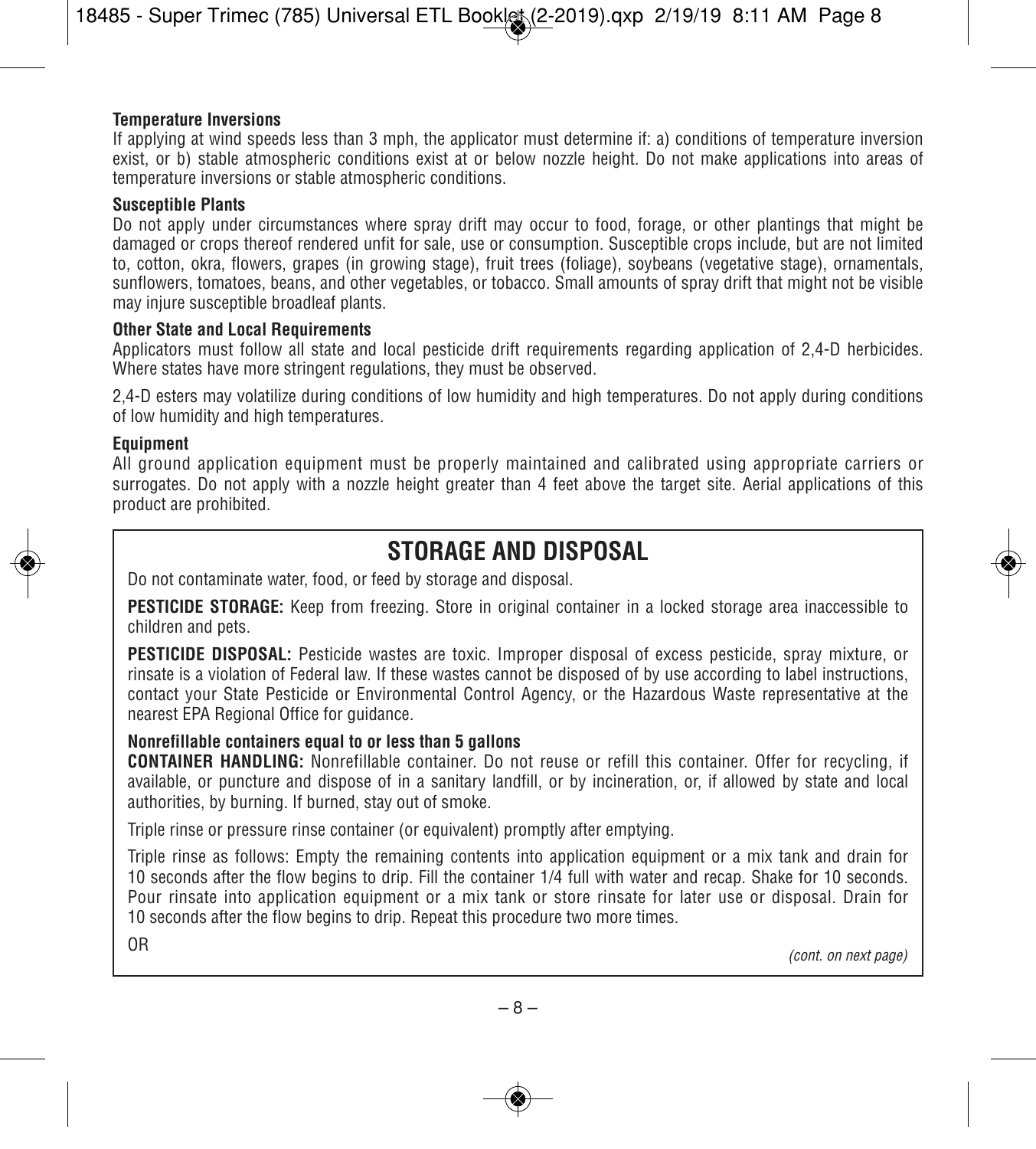# **STORAGE AND DISPOSAL** *(cont.)*

Pressure rinse as follows: Empty the remaining contents into application equipment or a mix tank and continue to drain for 10 seconds after the flow begins to drip. Hold container upside down over application equipment or mix tank or collect rinsate for later use or disposal. Insert pressure rinsing nozzle in the side of the container, and rinse at about 40 PSI for at least 30 seconds. Drain for 10 seconds after the flow begins to drip.

Use of this product in certain portions of California, Oregon, and Washington is subject to the January 22, 2004 Order for injuctive relief in *Washington Toxics Coalition, et.al. v. EPA,* C01-0132C, (W.D. WA). For further information, please refer to EPA Web Site: http://www.epa.gov/espp.

# **LIMITED WARRANTY AND DISCLAIMER**

**IMPORTANT:** Read this LIMITED WARRANTY AND DISCLAIMER before buying or using this product. By opening and using this product, buyer and all users agree to accept the terms of this LIMITED WARRANTY AND DISCLAIMER in their entirety and without exception. If the terms are not acceptable, return this product unopened immediately to the point of purchase, and the purchase price will be refunded in full.

It is impossible to eliminate all risks inherently associated with use of this product. Damage to the treated article, ineffectiveness, or other unintended consequences can result from use of the product under abnormal conditions such as weather, presence of other materials, or the manner of use or application, etc. Such factors and conditions are beyond the control of the manufacturer, and **BY PURCHASING AND USING THIS PRODUCT THE BUYER AND ALL USERS OF THIS PRODUCT AGREE TO ACCEPT ALL SUCH RISKS**. Buyer and all users further agree to assume all risks of loss or damage from the use of the product in any manner that is not explicitly set forth in or that is inconsistent with label instructions, warnings and cautions.

The manufacturer warrants only that this product conforms to the chemical description given on the label, and that the product is reasonably suited for the labeled use when applied according to the Directions for Use, subject to the inherent risks described below. **TO THE EXTENT CONSISTENT WITH APPLICABLE LAW, THE MANUFACTURER NEITHER MAKES NOR INTENDS ANY OTHER EXPRESS OR IMPLIED WARRANTIES, INCLUDING ANY WARRANTY OF MERCHANTABILITY OR FITNESS FOR A PARTICULAR PURPOSE, WHICH ARE HEREBY EXPRESSLY DISCLAIMED.**

**TO THE EXTENT CONSISTENT WITH APPLICABLE LAW, THE EXCLUSIVE REMEDY OF BUYER AND ALL USERS OF THIS PRODUCT, AND THE EXCLUSIVE LIABILITY OF THE MANUFACTURER, FOR ANY AND ALL LOSSES, DAMAGES, OR INJURIES RESULTING FROM THE USE OR HANDLING OF THIS PRODUCT, WHETHER OR NOT BASED IN CONTRACT, NEGLIGENCE, STRICT LIABILITY IN TORT OR OTHERWISE, SHALL BE LIMITED, AT THE MANUFACTURER'S OPTION, TO REPLACEMENT OF OR THE REPAYMENT OF THE PURCHASE PRICE FOR THE QUANTITY OF PRODUCT WITH RESPECT TO WHICH DAMAGES ARE CLAIMED. TO THE EXTENT CONSISTENT WITH APPLICABLE LAW**, **IN NO CASE SHALL THE MANUFACTURER BE LIABLE FOR INCIDENTIAL, CONSEQUENTIAL, OR SPECIAL DAMAGES RESULTING FROM THE USE OR HANDLING OF THIS PRODUCT.** The Manufacturer must be promptly notified in writing of any claims, whether based in contract, tort, negligence, strict liability, or otherwise, to be eligible to receive either remedy stated above.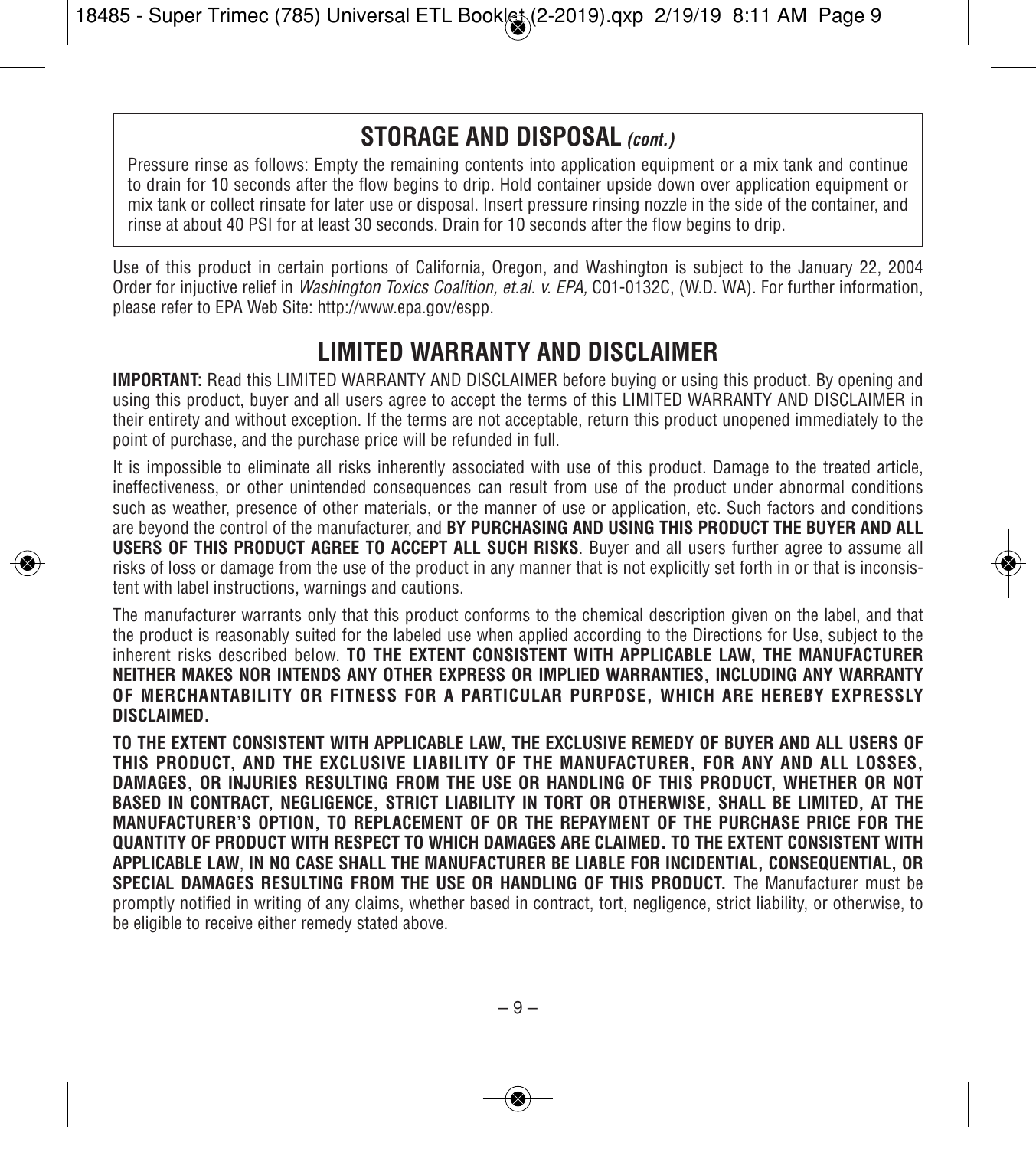The terms of this LIMITED WARRANTY AND DISCLAIMER cannot be varied by any written or verbal statements or agreements at the point of sale or elsewhere. No employee or agent of the manufacturer or seller is authorized to vary or exceed the terms of this Limited Warranty and Disclaimer in any manner.

785/2-2019 AP051513 EPA REG. NO. 2217-758 EPA EST. NO. 2217-KS-1 (01), 2217-KS-2 (02) Circled digit is first digit of lot number.

**MANUFACTURED BY PBI/GORDON CORPORATION P.O. BOX 860350 SHAWNEE, KANSAS 66286 PBIGordonTurf.com**